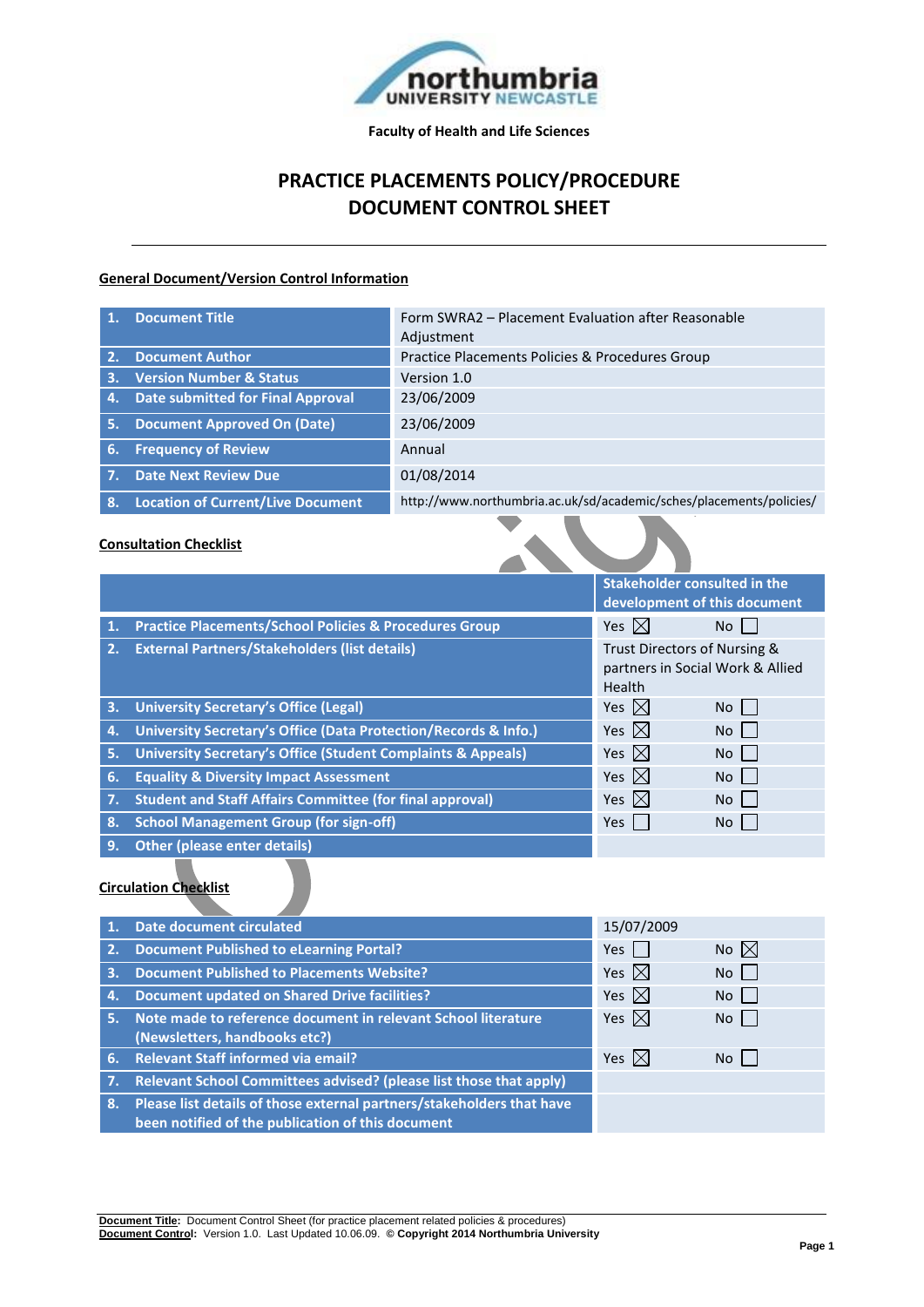

**Faculty of Health and Life Sciences Practice Placements**

### **FORM SWRA2 – REASONABLE ADJUSTMENT POLICY & PROCEDURE PLACEMENT EVALUATION AFTER REASONABLE ADJUSTMENT**

# **CONFIDENTIAL**

This placement evaluation form is to be completed at the end of a placement where either changes to a planned programme of allocation or reasonable adjustments have been made to facilitate students with disability access practice placements. The form is designed using MS Word Form please complete by commenting in grey dialogue boxes, tick boxes or selecting from drop down menus. Either print off (and complete by hand in black ink) or Save as a Word Document and forward or e-mail to Practice Placement Office. A copy will be retained in applicant/student file and by the Practice Placement Office.

| Applicant/Student name                                                          |                                                                                                                                |
|---------------------------------------------------------------------------------|--------------------------------------------------------------------------------------------------------------------------------|
| <b>Practice Assessor</b>                                                        |                                                                                                                                |
| Link worker (if allocated)                                                      |                                                                                                                                |
| Programme being studied (please<br>indicate)                                    |                                                                                                                                |
| Details of practice placement                                                   | <b>Placement Provider:</b>                                                                                                     |
|                                                                                 | Team Base:                                                                                                                     |
|                                                                                 | Other please specify:                                                                                                          |
| At your training team meeting, were you<br>able to discuss what reasonable      | $YES \nightharpoonup NO$                                                                                                       |
| adjustments might be needed?                                                    | Briefly describe what these were and how they helped you:                                                                      |
| Were you oriented / inducted into the<br>practice area within the first week of | NO<br>$YES$    <br>Were you informed of any aids, equipments or resources                                                      |
| allocation?                                                                     | that had been requested / supplied to help you whilst on<br>$YES \Box NO \Box$<br>placement?                                   |
|                                                                                 | Were you made aware of the placement provider's<br>disability / equal opportunity policy/procedures?<br>$YES$    <br><b>NO</b> |

**Document Title:** Form SWRA2 – Placement Evaluation after Reasonable Adjustment

**Document Control:** Version 1.0. Last Updated 09.06.09. Printed versions of this document may be out of date. Please refer to the Practice Placements Website at www.northumbria.ac.uk/hcesplacements for all current versions of documentation.